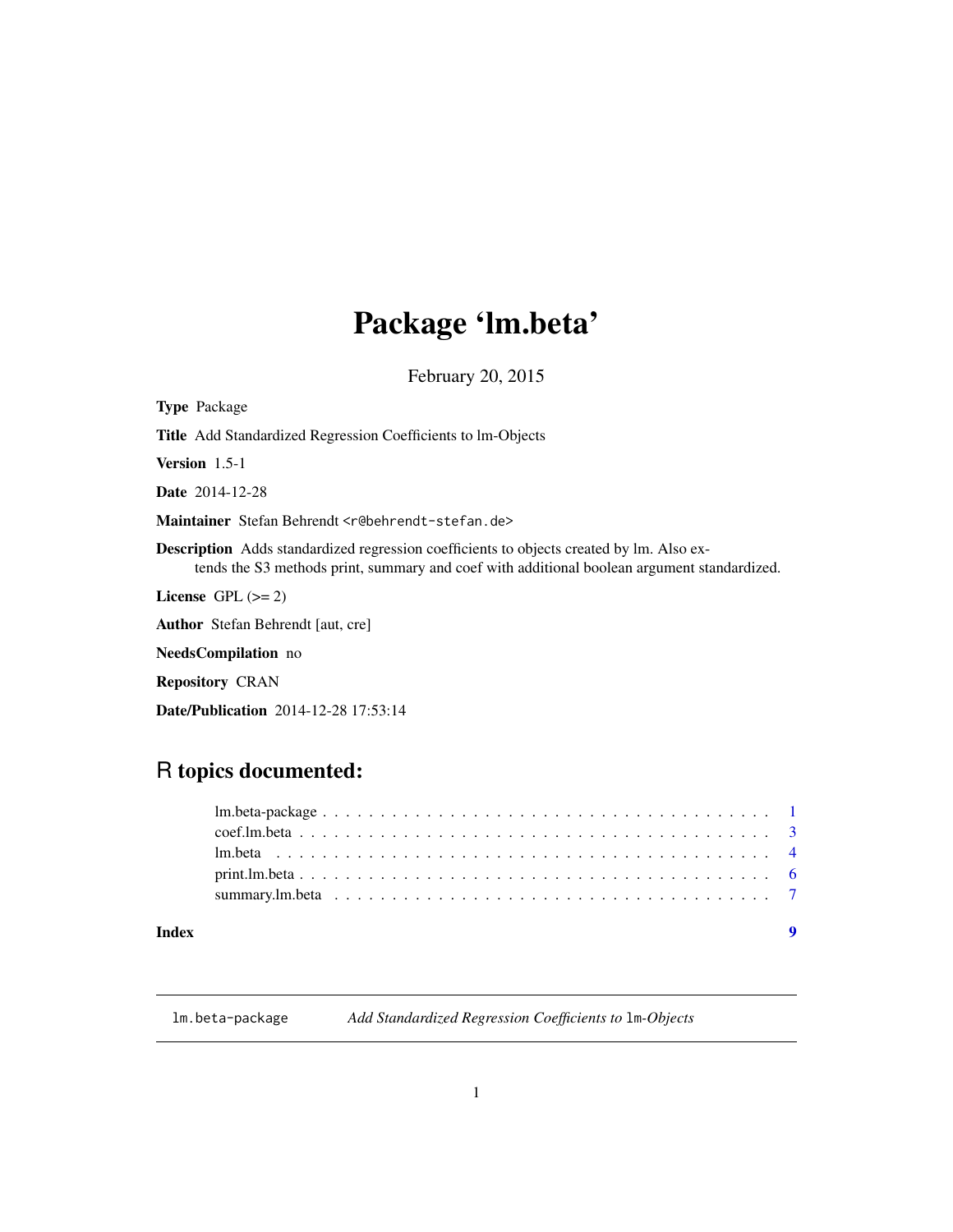#### <span id="page-1-0"></span>Description

Adds standardized regression coefficients to objects created by  $\text{lm}$  $\text{lm}$  $\text{lm}$ .

Also extends the S3 methods print, summary and coef with additional boolean argument standardized.

Please regard:

Package lm.beta works in the way of common statistical softwares like SPSS by standardizing the coefficients after estimating them using the standard deviations or similar measures of the used variables. So there are unstandardized and standardized coefficients available simultaneously.

Standardizing before estimating is not (yet) available in this package, but by using the command scale you can do this by using basic commands. Hereby please regard that the option center influences the way of interpretation of the intercept.

Package lm.beta standardizes all coefficients disregarding the use in interpretation. In this version, all types of scales of the variables (metrical, categorical, ...), all types of contrasts, interaction effects and additional terms on both sides of the formula can be handled if lm can handle them. The sensitive use in interpretation has to be regarded by the user.

# Details

| Package: | lm.beta       |
|----------|---------------|
| Type:    | Package       |
| Version: | $1.5 - 1$     |
| Date:    | 2014-12-28    |
| License: | $GPL(\geq=2)$ |

#### Author(s)

Stefan Behrendt <r@behrendt-stefan.de>

#### References

Urban, D., Mayerl, J., Sackmann, R. (Hrsg.) *Regressionsanalyse : Theorie, Technik und Anwendung*, VS-Verlag, 4. Aufl.

Vittinghoff, E. et al (2005) *Regression methods in biostatistics: Linear, logistic, survival, and repeated measures models*, Springer, p 75

#### See Also

[lm.beta](#page-3-1), [lm](#page-0-1)

#### Examples

## Taken from lm help ##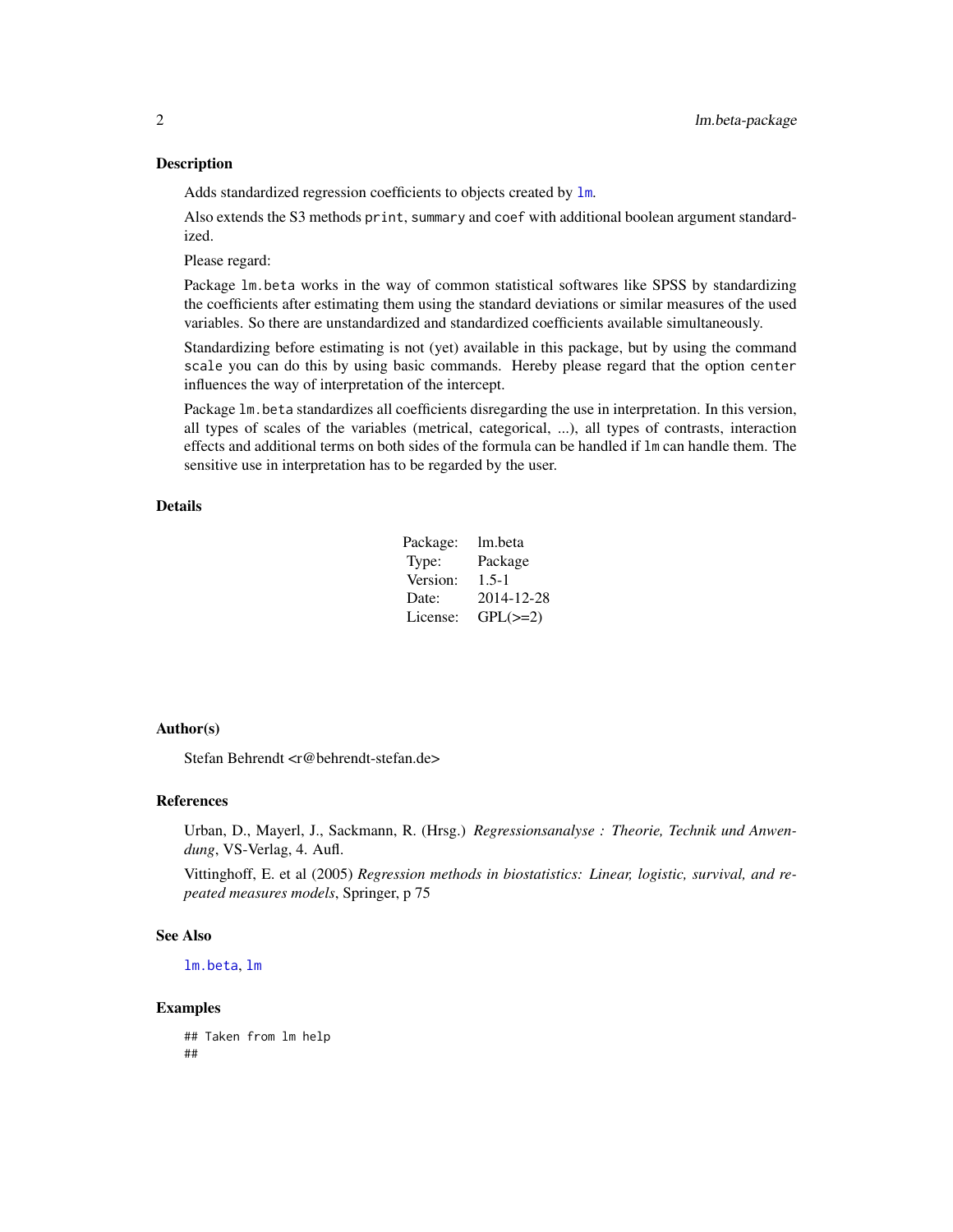#### <span id="page-2-0"></span>coef.lm.beta 3

```
## Annette Dobson (1990) "An Introduction to Generalized Linear Models".
## Page 9: Plant Weight Data.
ctl <- c(4.17,5.58,5.18,6.11,4.50,4.61,5.17,4.53,5.33,5.14)
trt <- c(4.81,4.17,4.41,3.59,5.87,3.83,6.03,4.89,4.32,4.69)
group <- gl(2, 10, 20, 1abels = c("Ctl", "Trt"))weight <- c(ctl, trt)
lm.D9 \leq lm(weight \sim group)# standardize
lm.D9.beta <- lm.beta(lm.D9)
print(lm.D9.beta)
summary(lm.D9.beta)
coef(lm.D9.beta)
```
<span id="page-2-1"></span>coef.lm.beta *Print coefficients of* lm.beta*-object*

# Description

S3-method coef for object lm.beta.

#### Usage

## S3 method for class 'lm.beta' coef(object, standardized = TRUE, ...)

# Arguments

| object                  | object of class 1m. beta                             |
|-------------------------|------------------------------------------------------|
| standardized            | logical. Should the standardized values be returned? |
| $\cdot$ $\cdot$ $\cdot$ | additional arguments. Not used.                      |

# Details

If standardized=FALSE, the unstandardized regression coefficients are printed like if calling standard coef.lm-method, else (the standard value) the standardized regression coefficients are printed.

# Value

named numeric Vector of (un)standardized regression coefficients.

# Author(s)

Stefan Behrendt, <r@behrendt-stefan.de>

# See Also

[lm](#page-0-1) for creating the lm-object, [lm.beta](#page-3-1) for creating the demanded object and [print.lm.beta](#page-5-1), [summary.lm.beta](#page-6-1) for other overwritten S3-methods.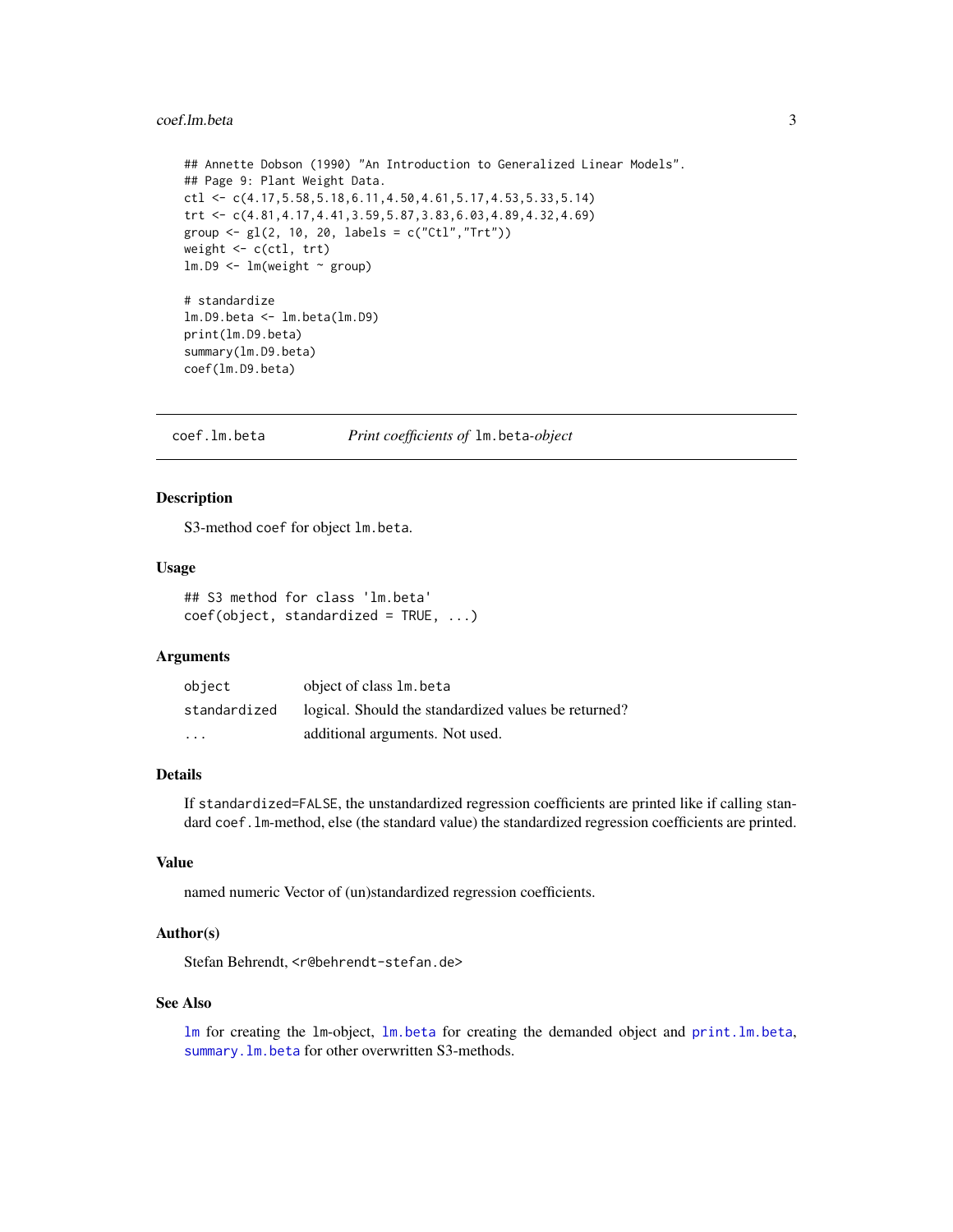## Examples

```
## Taken from lm help
##
## Annette Dobson (1990) "An Introduction to Generalized Linear Models".
## Page 9: Plant Weight Data.
ctl \leq c(4.17,5.58,5.18,6.11,4.50,4.61,5.17,4.53,5.33,5.14)
trt <- c(4.81,4.17,4.41,3.59,5.87,3.83,6.03,4.89,4.32,4.69)
group <- gl(2, 10, 20, labels = c("Ctl", "Trt"))weight <- c(ctl, trt)
lm.D9 \leq -lm(weight \sim group)# standardize
lm.D9.beta <- lm.beta(lm.D9)
coef(lm.D9.beta)
coef(lm.D9.beta,standardized=FALSE)
```
lm.beta *Add standardized regression coefficients to* lm*-objects*

## Description

Adds standardized regression coefficients to objects created by  $\text{lm}$  $\text{lm}$  $\text{lm}$ .

#### Usage

lm.beta(object)

#### Arguments

object object of type lm

#### Details

Calculates the standardized regression coefficients by common method used for example in SPSS. For translating the formula, functions [model.matrix](#page-0-1) (for the right-hand side) and [model.frame](#page-0-1) (for the left-hand side) are used, so all options saved in the  $lm$ -object are supported.

Please regard:

Package lm.beta standardizes the coefficients after estimating them using the standard deviations or similar measures of the used variables. So there are unstandardized and standardized coefficients available simultaneously.

Standardizing before estimating is not (yet) available in this package, but by using the command scale you can do this by using basic commands. Hereby please regard that the option center influences the way of interpretation of the intercept.

Package lm.beta standardizes all coefficients disregarding the use in interpretation. In this version, all types of scales of the variables (metrical, categorical, ...), all types of contrasts, interaction effects and additional terms on both sides of the formula can be handled if lm can handle them. The sensitive use in interpretation has to be regarded by the user.

<span id="page-3-0"></span>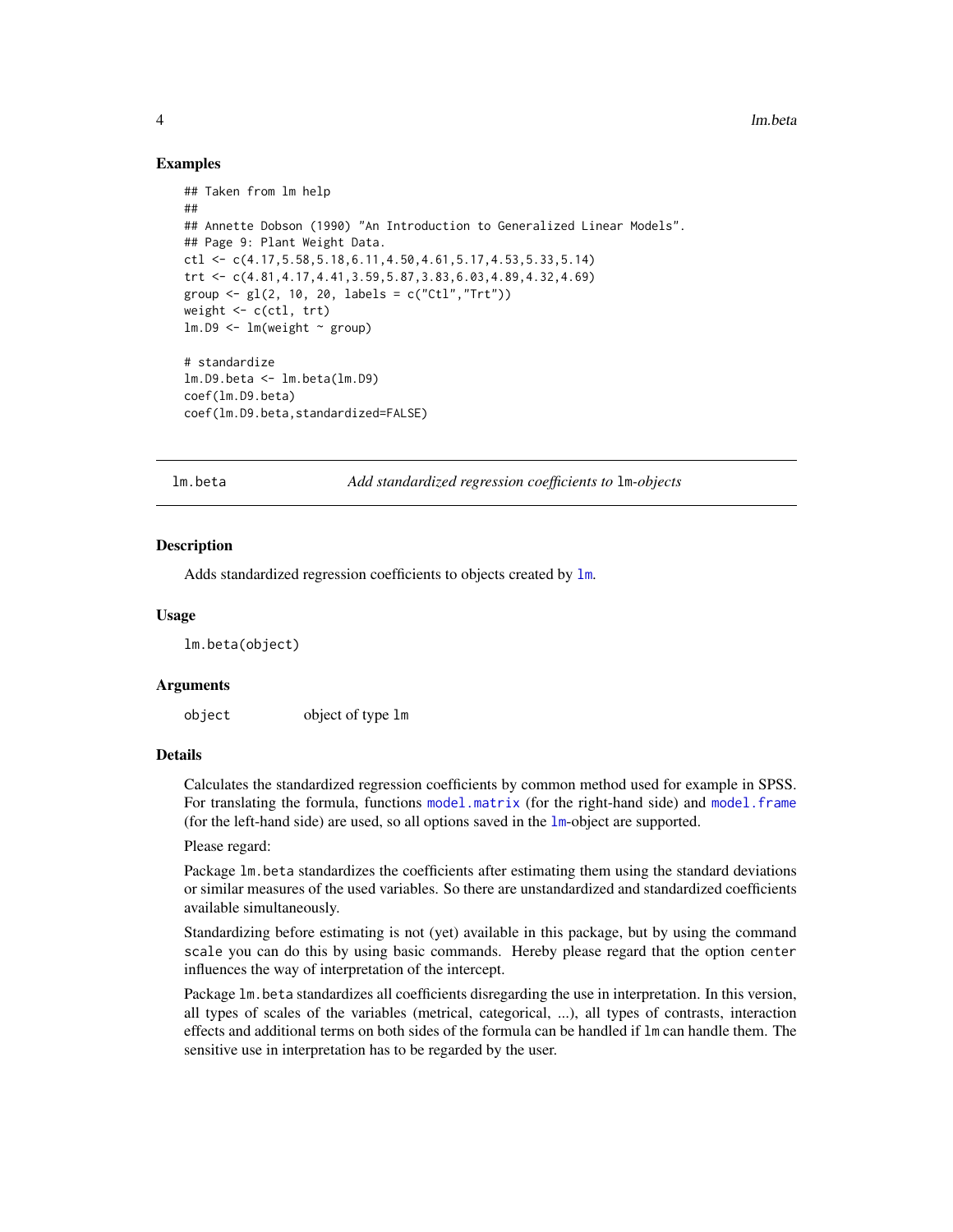#### <span id="page-4-0"></span>lm.beta 5

# Value

A list of class lm.beta like a [lm](#page-0-1)-object extended by

• standardized.coefficients named vector of the standardized coefficients.

#### Note

Some S3 methods, where standardized coefficients mind, are extended, the others work unchanged.

# Author(s)

Stefan Behrendt, <r@behrendt-stefan.de>

# References

Urban, D., Mayerl, J., Sackmann, R. (Hrsg.) *Regressionsanalyse : Theorie, Technik und Anwendung*, VS-Verlag, 4. Aufl.

Vittinghoff, E. et al (2005) *Regression methods in biostatistics: Linear, logistic, survival, and repeated measures models*, Springer, p 75

# See Also

[lm](#page-0-1) for creating the demanded object and [print.lm.beta](#page-5-1), [summary.lm.beta](#page-6-1), [coef.lm.beta](#page-2-1) for extended S3-methods.

# Examples

```
## Taken from lm help
##
## Annette Dobson (1990) "An Introduction to Generalized Linear Models".
## Page 9: Plant Weight Data.
ctl <- c(4.17,5.58,5.18,6.11,4.50,4.61,5.17,4.53,5.33,5.14)
trt <- c(4.81,4.17,4.41,3.59,5.87,3.83,6.03,4.89,4.32,4.69)
group <- gl(2, 10, 20, 1abels = c("Ctl", "Trt"))weight <- c(ctl, trt)
lm.D9 \leftarrow lm(weight \sim group)# standardize
lm.D9.beta <- lm.beta(lm.D9)
print(lm.D9.beta)
summary(lm.D9.beta)
coef(lm.D9.beta)
```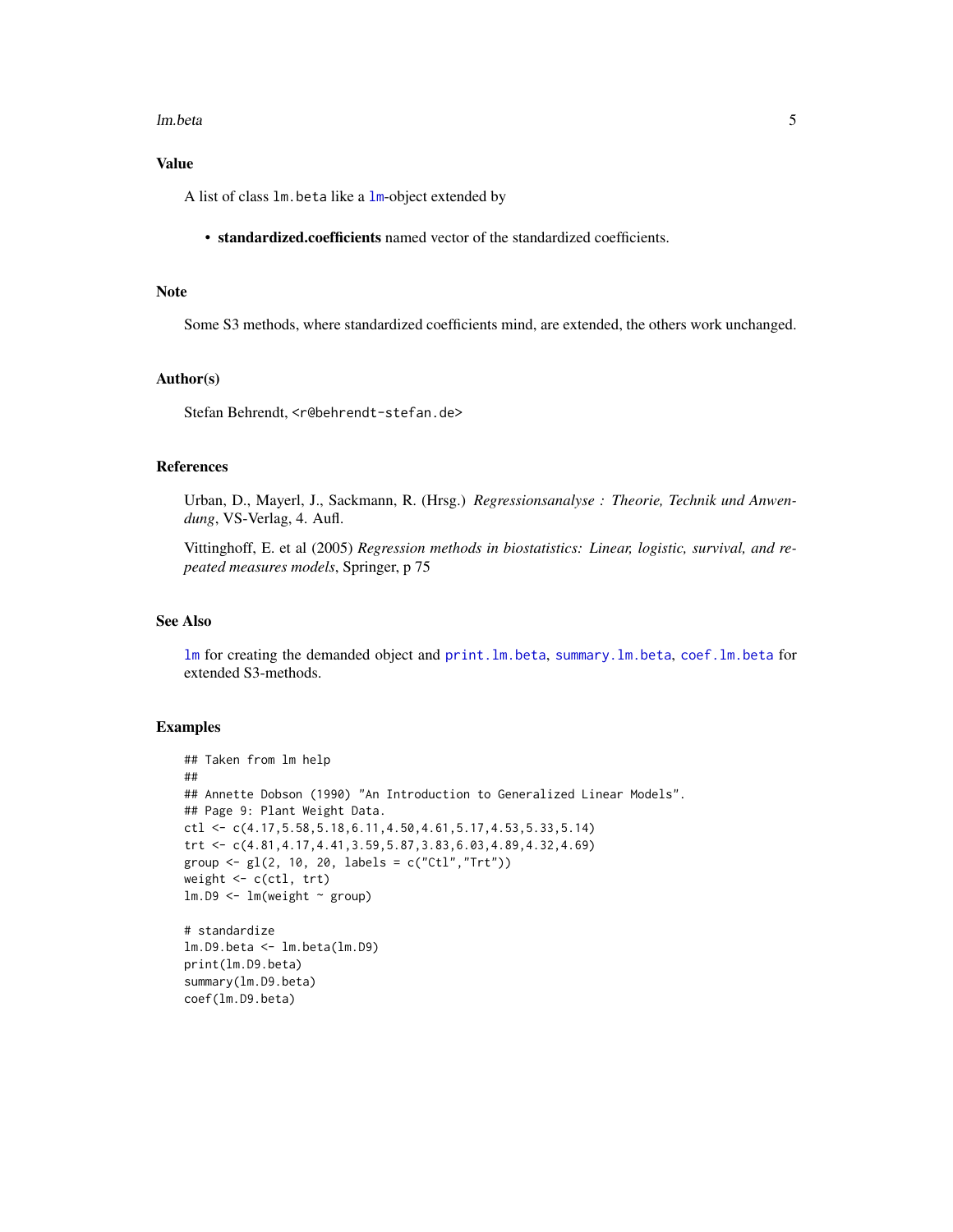<span id="page-5-1"></span><span id="page-5-0"></span>

### Description

S3-method print for object lm.beta.

#### Usage

```
## S3 method for class 'lm.beta'
print(x, standardized = TRUE, ...)
```
#### Arguments

| $\mathsf{x}$ | object of class 1m. beta                            |
|--------------|-----------------------------------------------------|
| standardized | logical. Should the standardized values be printed? |
| .            | additional arguments to pass to print. Im           |

# Details

If standardized=FALSE, the standard print.lm-method is called, else (the standard value) the regression coefficients are replaced by the standardized ones.

The additional arguments are in case of standardized=FALSE passed to print.lm, else they are passed to print for classes call and vector.

#### Value

Original object.

# Author(s)

Stefan Behrendt, <r@behrendt-stefan.de>

## See Also

[lm](#page-0-1) for creating the lm-object, [lm.beta](#page-3-1) for creating the demanded object and [summary.lm.beta](#page-6-1), [coef.lm.beta](#page-2-1) for other overwritten S3-methods.

# Examples

```
## Taken from lm help
##
## Annette Dobson (1990) "An Introduction to Generalized Linear Models".
## Page 9: Plant Weight Data.
ctl \leq c(4.17,5.58,5.18,6.11,4.50,4.61,5.17,4.53,5.33,5.14)
trt <- c(4.81,4.17,4.41,3.59,5.87,3.83,6.03,4.89,4.32,4.69)
group <- gl(2, 10, 20, 1abels = c("Ctl", "Trt"))weight <- c(ctl, trt)
```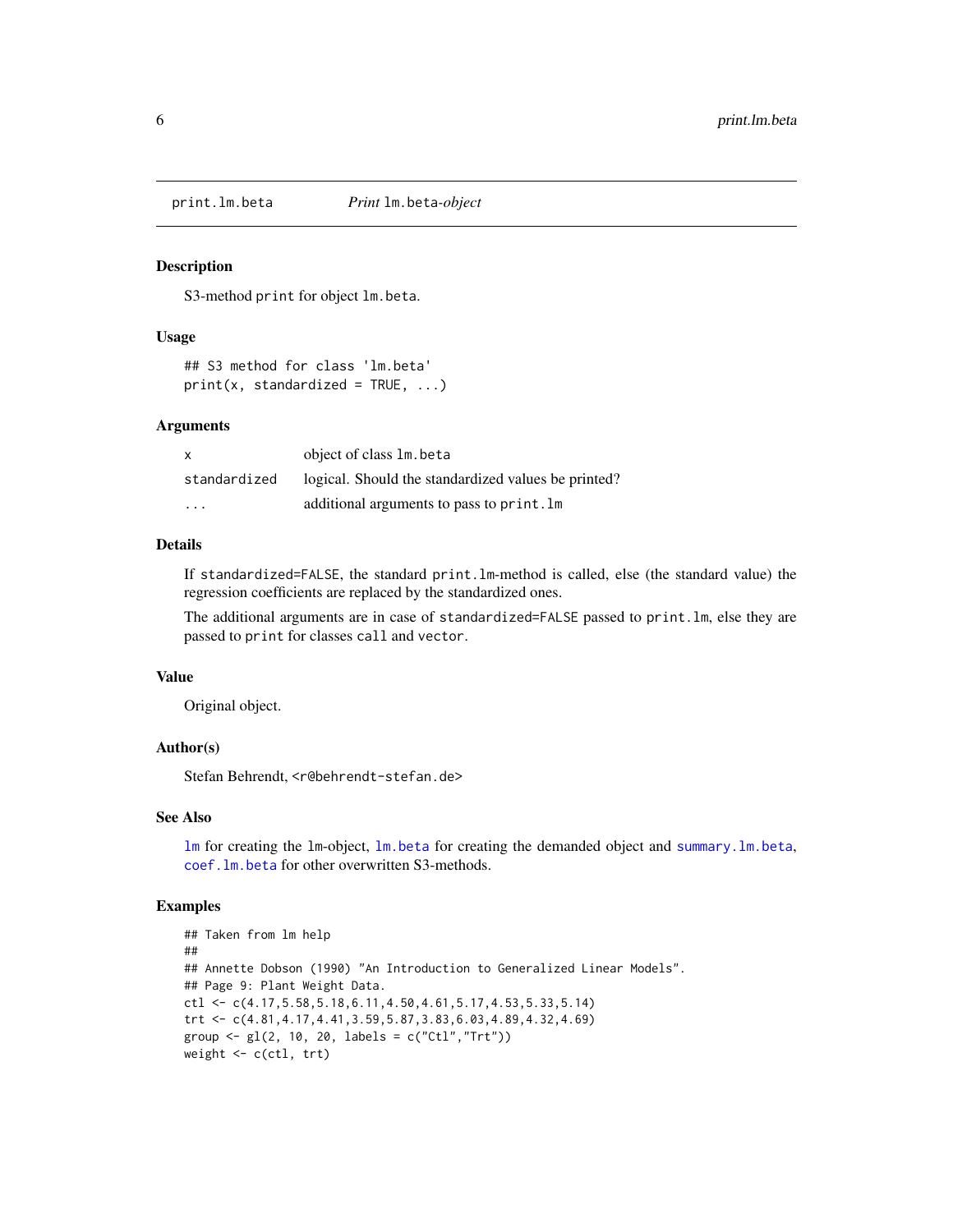# <span id="page-6-0"></span>summary.lm.beta 7

```
lm.D9 \leq -lm(weight \sim group)# standardize
lm.D9.beta <- lm.beta(lm.D9)
print(lm.D9.beta)
print(lm.D9.beta,standardized=FALSE)
```
<span id="page-6-1"></span>summary.lm.beta *Summarize* lm.beta*-object*

#### Description

S3-method summary for object lm.beta.

#### Usage

```
## S3 method for class 'lm.beta'
summary(object, standardized = TRUE, ...)
```
# Arguments

| object                  | object of class 1m. beta                               |
|-------------------------|--------------------------------------------------------|
| standardized            | logical. Should the standardized values be integrated? |
| $\cdot$ $\cdot$ $\cdot$ | additional arguments to pass to summary. Im            |

# Details

If standardized=FALSE, the standard summary.lm-method is called, else (the standard value) the standardized regression coefficients are added into the coefficient table.

The additional arguments are passed to summary.lm.

#### Value

Adapted [summary.lm](#page-0-1)-object, in case of standardized=TRUE with additional class summary.lm.beta.

#### Author(s)

Stefan Behrendt, <r@behrendt-stefan.de>

# See Also

[lm](#page-0-1) for creating the lm-object, [summary.lm](#page-0-1) for basic summary-function, [lm.beta](#page-3-1) for creating the demanded object and print. lm. beta, coef. lm. beta for other overwritten S3-methods.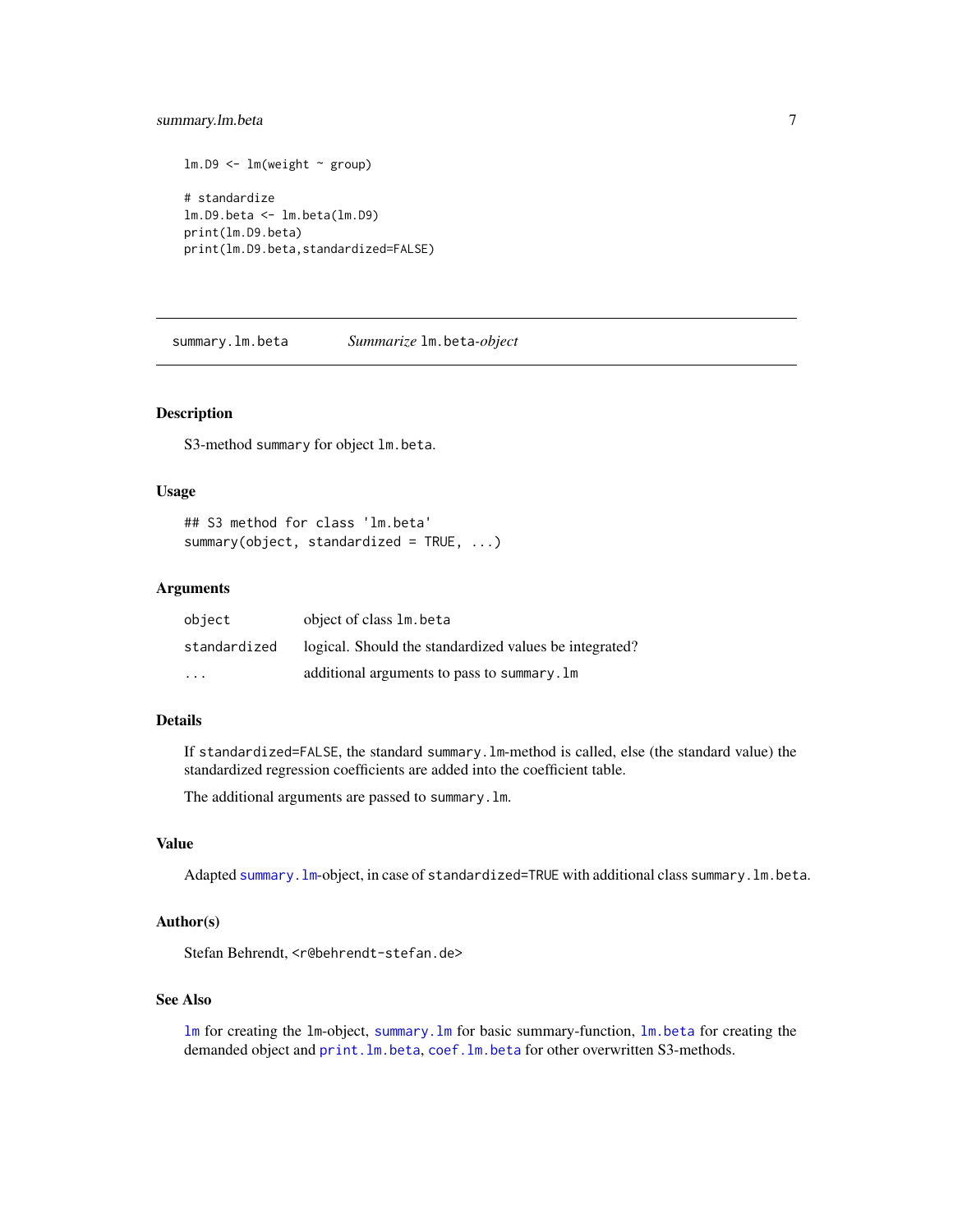# Examples

```
## Taken from lm help
##
## Annette Dobson (1990) "An Introduction to Generalized Linear Models".
## Page 9: Plant Weight Data.
ctl <- c(4.17,5.58,5.18,6.11,4.50,4.61,5.17,4.53,5.33,5.14)
trt <- c(4.81,4.17,4.41,3.59,5.87,3.83,6.03,4.89,4.32,4.69)
group <- gl(2, 10, 20, labels = c("Ctl","Trt"))
weight \leq c(ctl, trt)
lm.D9 \leftarrow lm(weight \sim group)# standardize
lm.D9.beta <- lm.beta(lm.D9)
summary(lm.D9.beta)
summary(lm.D9.beta,standardized=FALSE)
```